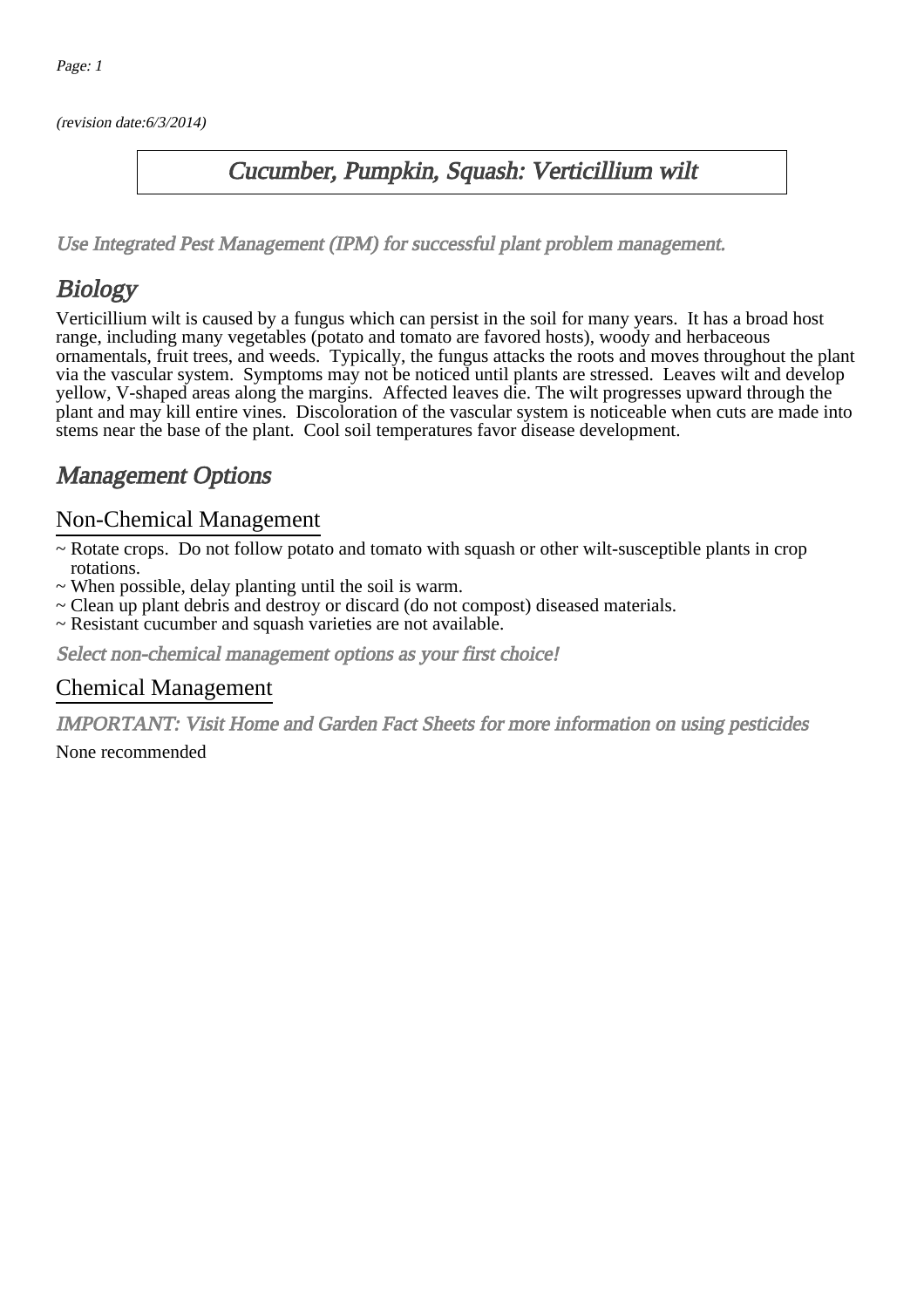# Cucumber, Pumpkin, Squash: Verticillium wilt

## Images



~ Caption: Verticillium wilt on squash ~ Photo by: R.S. Byther

~ Caption: Verticillium wilt on pumpkin leaves ~ Photo by: D.A. Inglis

~ Caption: Verticillium wilt sclerotia ~ Photo by: D.A. Inglis